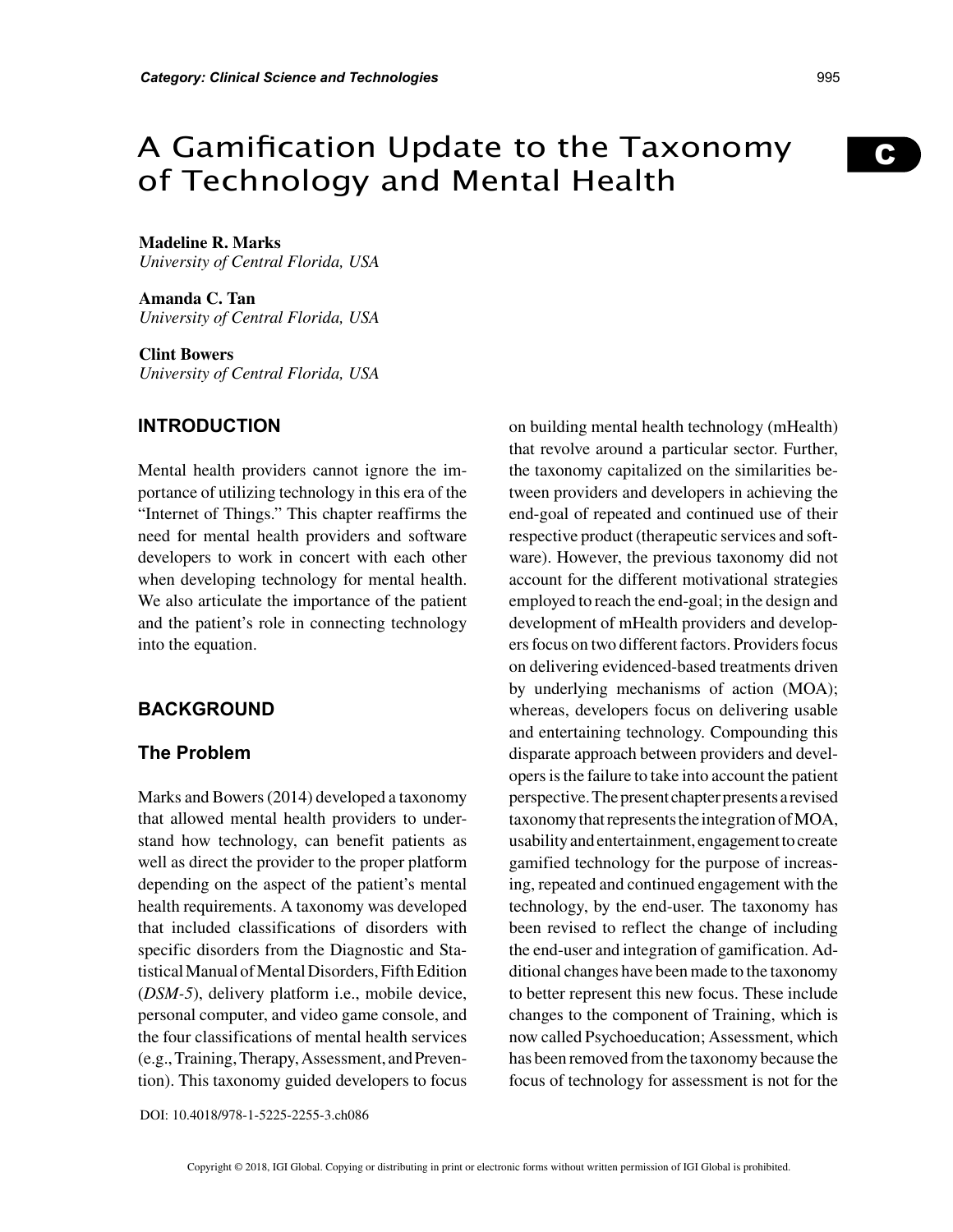end-user. All changes have been made in an effort to better synthesize the newly added information afforded by considering the end-user, in pursuit of creating repeated and continuous engagement with mHealth.

To better understand the disparate approaches between providers and developers and how the end-user will be incorporated, an explanation of each motivational target of the triad is warranted.

# **Provider**

The mental health provider's goal is clear: it is to help a patient improve upon a targeted domain that is interfering with the patient's quality of life. Mental health providers agree that motivation is a key component to attendance and participation in treatment. Without motivation, therapeutic processes cannot take place nor be effective. At each step of the therapeutic process the mental health provider guides the patient through the therapeutic process, and works with the patient to determine the pace of progression to end goals. It is through clinical experience that is informed by research, that the provider makes these crucial decisions.

The therapeutic process involves the general components of 1) establishing a therapeutic alliance, 2) establishing what is the patient's commitment to change, conducting a behavioral analysis, coordinating treatment objectives, 3) executing treatment and maintaining motivation, monitoring progress, and 4) planning for treatment termination by generalizing skills (Rosenbaum & Horowitz, 1983). These steps create a tailored versus standardized treatment structure, and encourages the patient to be an active participant in the progression toward change (Kanfer & Grimm, 1980). It creates a therapeutic alliance between the mental health provider and the patient. The therapeutic alliance refers to the patient's experience as to the mental health provider's empathy; it refers to the patient's belief as to the provider's credibility as an expert; it refers to the patient's perceived rapport with the provider; it refers to the patient's perception that he or she is receiving the help needed from the provider; it is the patient's perspective that the provider is engaged; it refers to the patient's perception that the treatment is a process working toward specified goals (Elvins & Green, 2008) This therapeutic alliance, while not a specific strategy for motivating patients, encompasses all domains of influencing motivation to adhere to treatment (Barrett, Chua, Crits-Christoph, Gibbons, & Thompson, 2008; Bordin, 1994). The best form of treatment requires practitioners to focus on evidence that supports effective intervention using evidence-based treatments. Evidence-based treatment involves the integration of best available research, clinical expertise, and consideration of individual patient characteristics (Anderson, 2006). In essence, each treatment has an underlying MOA. Considering that mental health providers should be delivering evidence-based treatment in a traditional face-to-face format, providers should continue to provide the best possible treatment regardless of the platform. The focus of the mental health provider is on mHealth's ability to support treatment rationale and adherence to clinical practice.

# **Developer**

Adams (2014) describes the developer's job as brainstorming designs, creating meaning, distinguishing content, and testing the technology. Adams organizes the developer's software designing job into a three-part system:

- 1. **Concept Stage:** Deciding the kind of technology to develop.
- 2. **Elaboration Stage:** Creating and developing the software, then conducting usability testing.
- 3. **Tuning Stage:** Preparing the software for release, including fixing errors in code.

The second and third steps are particularly important because developers desire for users to spend time playing the software and do so on a repeated basis, which, as an aside, is consistent